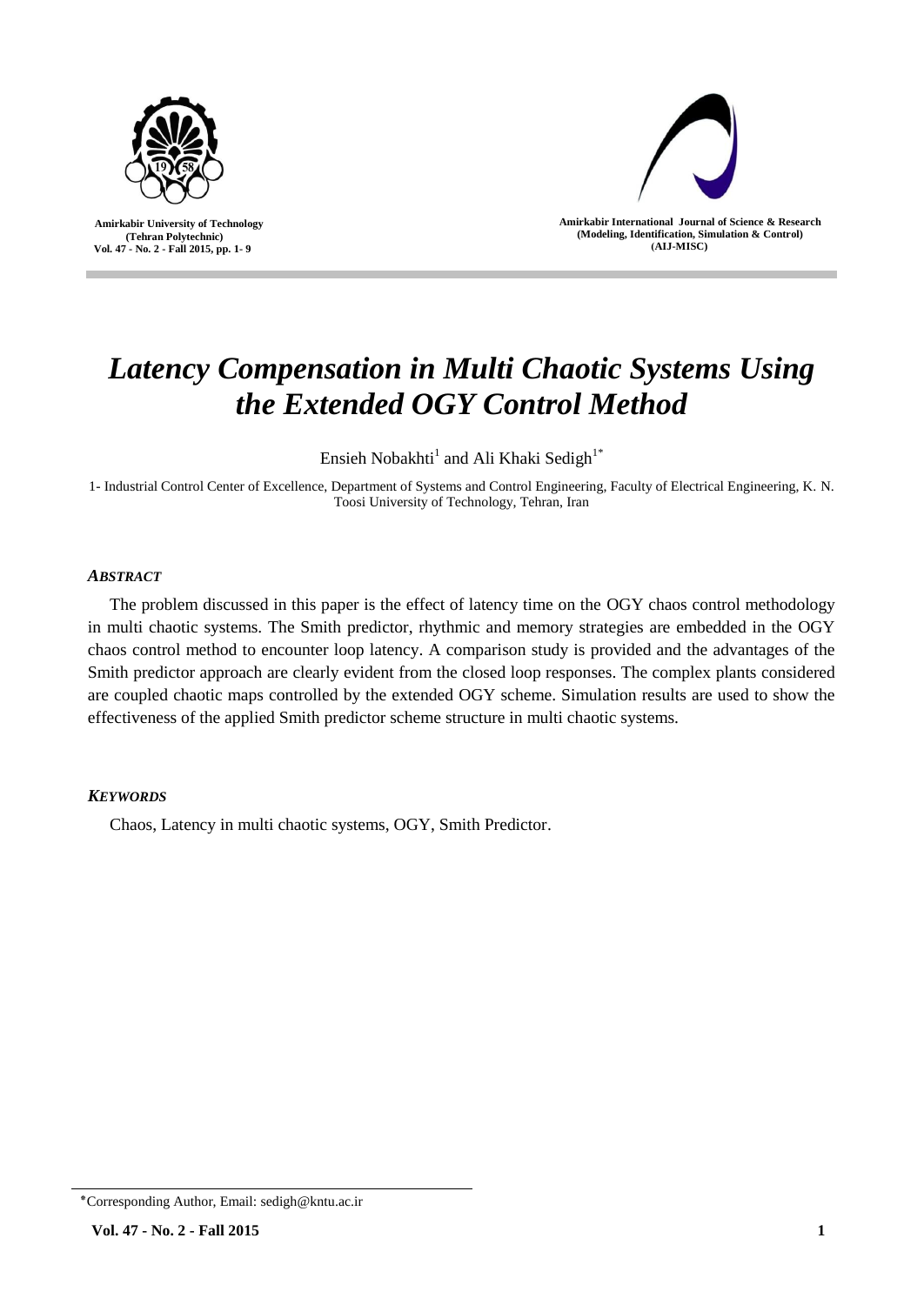**Ensieh Nobakhti and Ali Khaki Sedigh**

#### **1. INTRODUCTION**

Delay is a generic problem in the control of chaotic systems. The effective delay time in any feedback loop is the sum of present delay times, e.g. the measurement duration, control design computations, and the system response time to the applied control signal [1, 2, 3].

There are two major chaos control strategies: one is the OGY method (based on linearization of the Poincare´ map [4]) and the other is the Pyragas method (based on a time-delay feedback [5]).

There is another delay- named latency- which is introduced in time-delay feedback methodology. As defined in [6], latency times are the times required to compare the current signal with its time-delayed counterpart and apply the feedback into the system. In an experimental setup, there is always latency involved. Control loop latency is associated with finite propagation speed of the control signal, measurement delays of the system to generate the control signal, or processing times for feedback calculation. In optical or opto-electronic systems, for instance, the length of an optical fiber used to transmit the control signal can become of crucial importance [7]. The same holds for electronic systems such as a fast diode resonator, where a propagation delay acts as a limiting factor [8]. Latency has adverse effects on control systems, which are analysed in [9] and [10]. It is to be noted that delay and latency concepts are interchangeably used in many papers.

It has been shown in [11, 12] that longer latency times reduce the control abilities of the time-delayed feedback control. Similar results were found for the extended timedelayed feedback [13]. Latency times on the OGY controllers is analysed in [1, 2, 3]. It was also shown that the measurement delay problem can be solved systematically for the OGY control and difference control by rhythmic control and memory methods.

One approach to avoid the failure of chaos control due to latency is to simplify the controller as much as possible in order to minimize the control loop latency. An example of this approach includes methods that apply perturbations of a predetermined strength when the system crosses some threshold in the phase space [14, 15]. Using these methods, successful control of fast but low-dimensional chaos was demonstrated. A drawback of these methods is that they rely on the ability of easily defining proper windows and walls in the phase space. This task is conceptually much more difficult in the case of delayed systems where the phase space is infinite dimensional.

These inherent difficulties prevented the applications of such methods to practical delay systems [16].

The primary objective of this paper is to derive by means of a simple example the latency adverse effects on feedback systems and to provide an approach for latency tackling in the face of substantial control-loop latency. The paper is focused on the OGY chaos control methodology and employs the Henon map as a two dimensional chaotic system. Then, Rhythmic control, Memory control, and Smith predictor will be applied in the presence of loop latency and study if these methodologies can overcome the problems caused by the loop latency.

Then, upon the application of such compensating control methods in a single chaotic map, the proposed methods will be applied to complex multi-chaotic interconnected plants. In [17], complex structures containing chaotic subsystems with interactions was considered and an extended OGY method was presented to tackle the interaction effects. In this paper, the Smith predictor structure is appropriately inserted in the proposed structure and the simulation results show the efficiency of the final design methodology.

The paper is organized as follows: A brief review of the OGY control system in its original form and the extended OGY control methodology for interconnected chaotic maps are presented in section 2. In section 3, latency structure is introduced and the stability regions are calculated for the Henon chaotic map, with and without loop latency. In section 4, Rhythmic control method, Memory method, and Smith predictor structure are presented as compensation methods of latency in chaos control systems. In section 5, the presented methods of section 4 are implemented on the Henon chaotic map with latency and simulation results are provided to show the effectiveness of the proposed methodologies. Section 6 contains the implementation results for an interconnected multi- chaotic maps using the extended OGY control. Finally, section 6 concludes the paper.

#### **2. PRILIMINARY THEORIES**

OGY is a chaos control technique that does not require the exact dynamical equations governing the system. Moreover, its simple structure is valuable for practical implementations. Let a nonlinear plant be described as

$$
\mathbf{z}_{i+1} = f(\mathbf{z}_i, p),\tag{1}
$$

where f is a nonlinear function,  $z_i \in \mathbb{R}^2$  and p is the accessible parameter. It can be shown that the OGY controller gain is [4]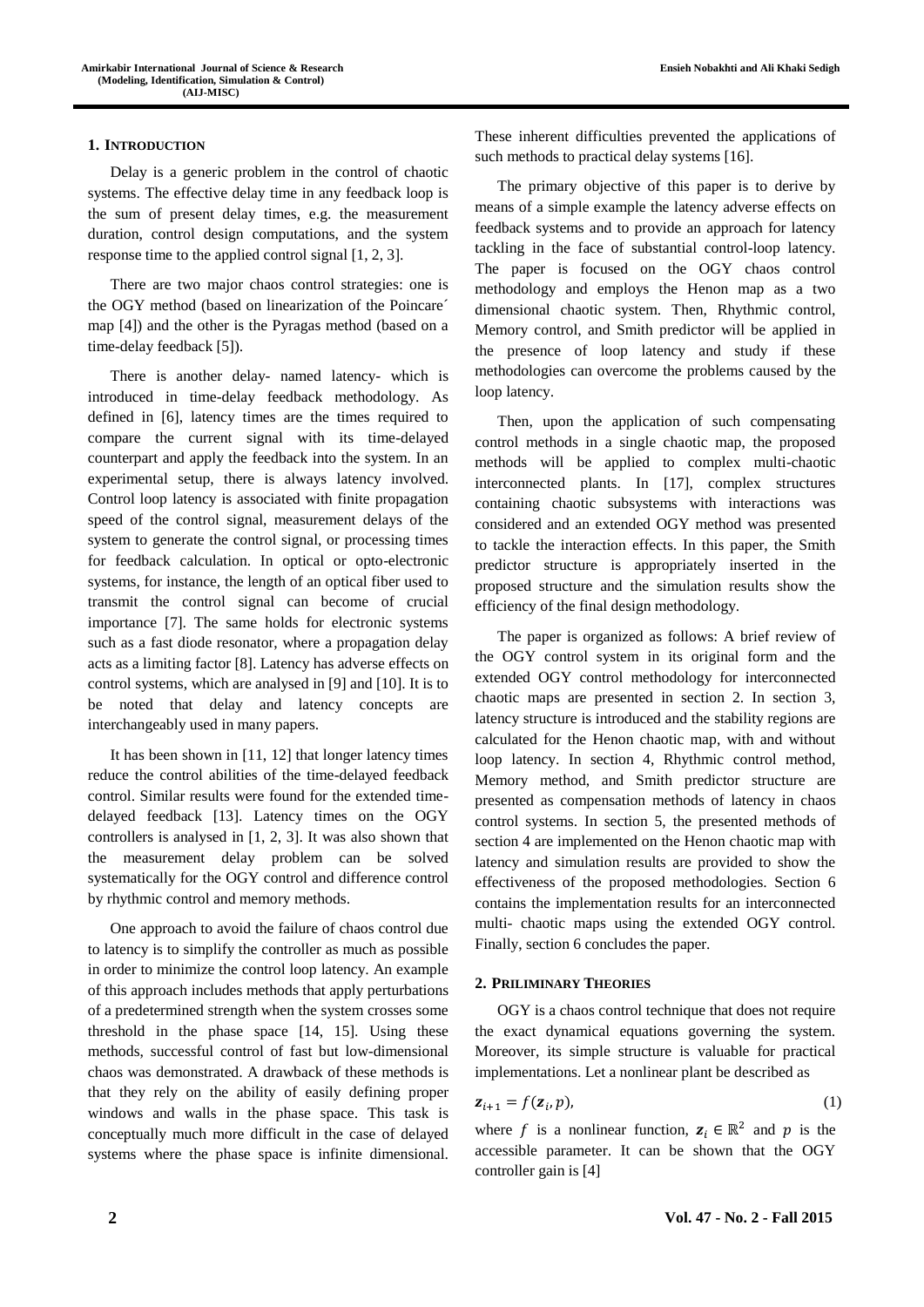$$
K = \frac{\lambda_u}{\lambda_u - 1} \frac{f_u^T}{f_u^T g'}
$$
 (2)

where  $\lambda_u$  is the unstable eigenvalue of the linearized system,  $f_u^T$  is a related vector to the unstable eigenvalue such as

$$
f_u^T e_u = 1,
$$
  
\n
$$
f_u^T e_s = 0.
$$
\n(3)

 $e_s$  and  $e_u$  are the stable and unstable right eigenvectors of the linearized system at system's fixed point  $(\mathbf{z}_F)$ , and  $\boldsymbol{g}$  is defined as

$$
\boldsymbol{g} = \frac{\partial \boldsymbol{z}_F(p)}{\partial p} \bigg|_{p=p_n}.
$$
\n(4)

As presented in [17], for control of interconnected chaotic networks, a multivariable control design strategy is needed. The extended OGY, is a methodology to tackle the interconnection effects.

Consider the following chaotic systems that are initially decoupled

$$
\begin{cases}\n x_{n+1} = f_1(x_n, y_n, p_1) \\
 y_{n+1} = g_1(x_n, y_n, p_1), \\
 c^1_n = y_n\n\end{cases}
$$
\n(5)

and

$$
\begin{cases}\n z_{n+1} = f_2(z_n, w_n, p_2) \\
 w_{n+1} = g_2(z_n, w_n, p_2), \\
 c^2_n = w_n\n\end{cases}
$$
\n(6)

where x, y, z and w are the states,  $c^1$  and  $c^2$  are the outputs,  $p_1$  and  $p_2$  are the control parameters.

Now consider the following interconnected chaotic system:

$$
\begin{cases}\n x_{n+1} = f_1(x_n, y_n, p_1, \alpha z_n) \\
 y_{n+1} = g_1(x_n, y_n, p_1, \alpha z_n) \\
 z_{n+1} = f_2(z_n, w_n, p_2, \beta x_n) \\
 w_{n+1} = g_2(z_n, w_n, p_2, \beta x_n)\n\end{cases} (7)
$$

where  $\alpha$  and  $\beta$  are the scalar interaction factors. The system described by (7) is called a multi-chaotic system. Parameters  $\alpha$  and  $\beta$  affect the controller performance, since they change the actual dynamical equations of each primary system. The extended matrix form for the OGY controller with two manipulated parameters  $(\delta p_1, \delta p_2)$  is

$$
\begin{bmatrix} \delta p_1 \\ \delta p_2 \end{bmatrix} = 2\left( (\lambda_U - I) F_U^T G \right)^{-1} \lambda_U F_U^T \delta \zeta_n, \tag{8}
$$

where  $\lambda_U$  is a matrix whose diagonal terms are the unstable eigenvalues and

$$
[F_U \quad F_S]^T [E_U \quad E_S] = \begin{bmatrix} F_U^T \\ F_S^T \end{bmatrix} [E_U \quad E_S] = I,\tag{9}
$$

where  $E<sub>S</sub>$  and  $E<sub>U</sub>$  are the stable and unstable eigenvectors and  $F_S$  and  $F_U$  are the related basis vectors, respectively.

The extended OGY controller gain for the case of nmanipulated parameters  $(\delta p_1, \dots, \delta p_n)$  is

$$
\begin{bmatrix} \delta p_1 \\ \vdots \\ \delta p_n \end{bmatrix} = n \left( (\lambda_U - I) F_U^T G \right)^{-1} \lambda_U F_U^T \delta \zeta_n.
$$
 (10)

It was shown in [17] that the proposed procedure can satisfactorily control Multi Chaotic Maps. The matrix  $(\lambda_U - I)F_U^T G$  must be non-singular, which is the controllability condition of the coupled chaotic system.

#### **3. LATENCY STRUCTURE**

In a closed loop chaotic system using the OGY control strategy, all latency times of different origins can be summed up to a new parameter  $\delta$ . An analytical expression will be derived for the upper bound of  $\delta$ , i.e., a maximum latency time, such that the design of an OGY controller is still possible.

To assess the latency effects, the OGY control for the Henon map with one control parameter was considered in [18]. The Henon map can be described by the following equations

$$
\begin{cases} x_{n+1} = p - x_n^2 + b y_n \\ y_{n+1} = x_n \end{cases}
$$
 (11)

where  $p_0 = 1.29$ ,  $b = 0.3$ . The linearized model around the system's fixed point  $(x_F, y_F)$  is a 2 × 2 system with two eigenvalues  $(\lambda_u = -1.8398, \lambda_s = 0.1630)$ . The feedback law and updating parameter formula are:

$$
\delta p_n = K \delta z_n,
$$
  
\n
$$
p(n) = p_0 + 1.8401(x(n) - x_F) - 0.3001(y(n) - y_F).
$$
\n(12)

Therefore, the closed loop feedback law with loop latency, can be written as:

$$
p_n = K\delta \mathbf{z}_{n-\delta},
$$
  
\n
$$
p(n) = p_0 + 1.8401(x(n-\delta) - x_F)
$$
  
\n
$$
-0.3001(y(n-\delta) - y_F).
$$
\n(13)

It can be shown that the closed loop system is unstable with  $\delta = 1$ . Since the greater amount of latency will cause system instability, it is necessary to use compensation methods in control systems.

Suppose that the row vector  $K = [k_1 \ k_2]$ , is the control vector that varies according to the map parameters. With the control algorithm in place, the stability of the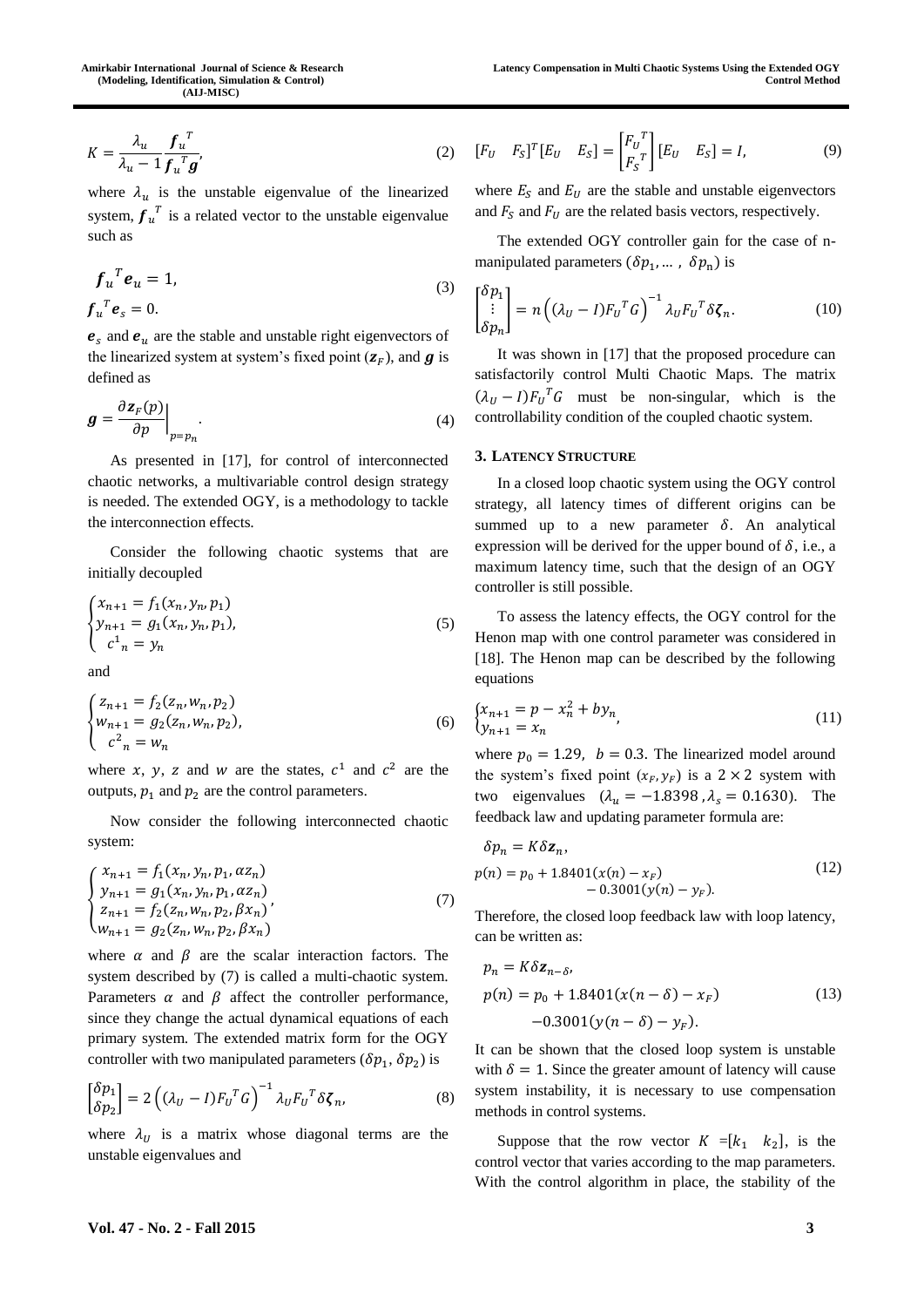fixed point is determined by the eigenvalues of the matrix  $A - BK$ . A is the Jacobian of the uncontrolled Henon map and  $B$  is the sensitivity of the map to some accessible system parameter  $p$  that is displaced by  $p_0$  from its normal value. The stability of the map depends on the matrix  $A - BK$ , which is the Jacobian of the controlled map [18].

To find the region in which the Henon Map presented in (11) may be stabilized with a control vector derived from the OGY method, we have

$$
\begin{cases}\nx_{n+1} = (p_0 + k_1 x_n + k_2 y_n) - x_n^2 + b y_n \\
y_{n+1} = x_n\n\end{cases}
$$
\n(14)

The linearized closed loop equations of the system around the fixed point is:

$$
\begin{bmatrix} \mathbf{x}_{n+1} \\ \mathbf{y}_{n+1} \end{bmatrix} = \begin{bmatrix} -2\mathbf{x}^* + k_1 & b + k_2 \\ 1 & 0 \end{bmatrix} \begin{bmatrix} \mathbf{x}_n \\ \mathbf{y}_n \end{bmatrix} + \begin{bmatrix} 1 \\ 0 \end{bmatrix} p_0. \tag{15}
$$

The characteristic equation of the closed loop system is then equal to

$$
\lambda^2 + (2x^* + k_1)\lambda + (k_2 - b) = 0.
$$
 (16)

Fig. 1 shows the boundary on the  $k_1 - k_2$  plane that can stabilize the chaotic orbit defined in the above equation. If the control parameters are chosen within the region bounded by the triangle and the control algorithm is applied, the system will be stabilized around the fixed point. The small filled circle on the figure shows the calculated state feedback using the OGY control method for the Henon map [17].



**Fig. 1. Stability region for the Henon map using state feedback.**  The borders form the possible selection of  $k_1$  and  $k_2$  to stabilize **the system with state feedback.**

Now, let us recalculate the above region for  $\delta = 1$ . In this case, the equations of closed loop system are as:

$$
\begin{cases} x_{n+1} = (p_0 + k_1 x_{n-1} + k_2 y_{n-1}) - x_n^2 + b y_n \\ y_{n+1} = x_n \end{cases} \tag{17}
$$

The linearized model is:

$$
\begin{bmatrix} x_{n+1} \\ y_{n+1} \\ y_n \end{bmatrix} = \begin{bmatrix} -2x^* & k_1 + b & k_2 \\ 1 & 0 & 0 \\ 0 & 1 & 0 \end{bmatrix} \begin{bmatrix} x_n \\ y_n \\ y_{n-1} \end{bmatrix} + \begin{bmatrix} 1 \\ 0 \\ 0 \end{bmatrix} p_0
$$
 (18)

The characteristic equation of the closed loop system is then equal to

$$
\lambda^3 + 2x^* \lambda^2 - (k_1 + b)\lambda - k_2 = 0 \tag{19}
$$

Using the Jury Criterion, the boundary on the  $k_1 - k_2$ plane in this case will be as shown in Fig. 2:



**Fig. 2. Stability region for the Henon map using state feedback**  with  $\delta = 1$ .

It is clear that the OGY calculated feedback does not lie in the region of possible state feedback elements.

Finally, the  $k_1 - k_2$  plane is calculated for  $\delta = 2$  in which the system may be controlled by state feedback. In this case, the linearized closed loop system is presented as:

$$
\begin{bmatrix} x_{n+1} \\ y_{n+1} \\ y_n \\ y_{n-1} \end{bmatrix} = \begin{bmatrix} -2x^* & b & k_1 & k_2 \\ 1 & 0 & 0 & 0 \\ 0 & 1 & 0 & 0 \\ 0 & 0 & 1 & 0 \end{bmatrix} \begin{bmatrix} x_n \\ y_n \\ y_{n-1} \\ y_{n-2} \end{bmatrix} + \begin{bmatrix} 1 \\ 0 \\ 0 \\ 0 \end{bmatrix} p_0
$$
 (20)

It is easily shown that the closed loop system is unstable for all values of  $k_1$  and  $k_2$ .

### **4. LATENCY COMPENSATION METHODS**

#### **A. The Rhythmic OGY Control**

As explained in [1, 3], for a  $\delta$  time step delay, one can restrict control application rhythmically only every  $\delta + 1$ time-steps, and then leave the system uncontrolled for the remaining time-steps. For the following system with one state  $(x)$  and one control parameter  $(r)$ 

$$
x_{t+1} = f(x_t, r) \tag{21}
$$

the updating formula for system parameter with feedback gain  $(k)$  is computed as

$$
r_t = r_0 + k(x_t - x^*),
$$
 (22)

where  $x^*$  is the system fixed point. In the rhythmic control method,  $k$  is time dependant:

$$
k = k(t). \tag{23}
$$

In this method, the calculated control gain will be applied in every  $(\delta + 1)$ -fold iteration of the original system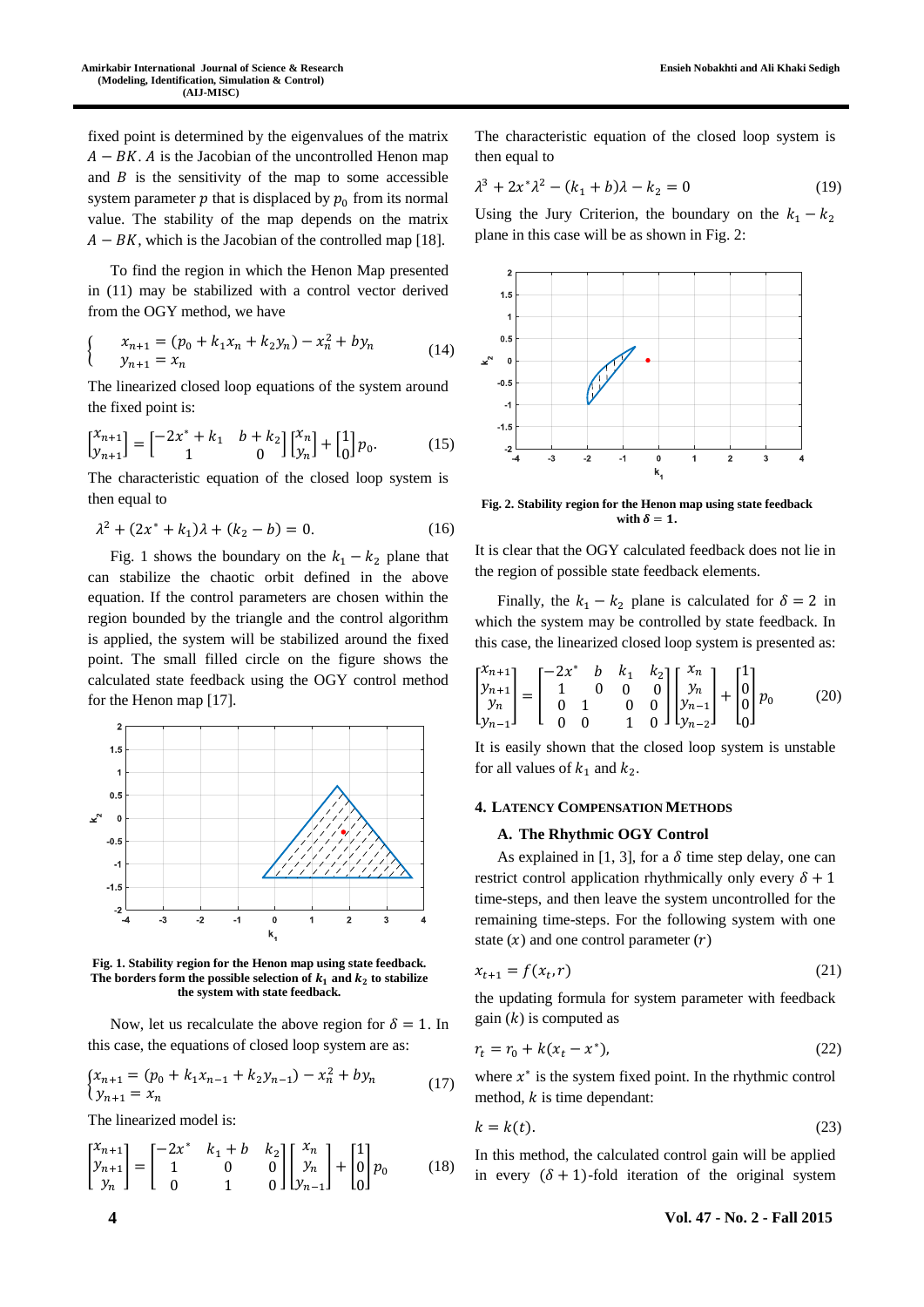$(k = k_0)$  and the gain is zero  $(k = 0)$  in remaining iterations. The closed loop characteristic equation in then calculated as

$$
x_{t+(\delta+1)} = \lambda^{\delta+1} x_t + k_0 \mu x_t, \tag{24}
$$

where

$$
\lambda = \left(\frac{\partial f}{\partial x}\right)_{x^*, r_0}, \quad \mu = \left(\frac{\partial f}{\partial r}\right)_{x^*, r_0}.\tag{25}
$$

The advantage of this method is that system dimension is not increased and the stability analysis is simpler due to the compact form of (24).

$$
\left|\lambda^{\delta+1} + k_0 \mu\right| < 1. \tag{26}
$$

#### **B. Memory OGY Control**

In this method, the control parameter  $(r_t)$  is a linear function of previous states. For the case of  $\delta = 1$  we have:

$$
r_t = k_1 x_{t-1} + k_2 x_{t-2} + \dots + k_{n+1} x_{t-n-1}.
$$
 (27)

For  $\delta \geq 2$ ,  $k_1 = \cdots = k_{\delta-1} = 0$ . If the state vector is  $[x_t \dots x_{t-n-1}]^T$ , for *n* steps memory and one step delay, the characteristic polynomial is

$$
(\alpha - \lambda)\alpha^{n+1} + \sum_{i=1}^{n} k_i \alpha^{n-i} = 0.
$$
 (28)

This method allows control up to  $\lambda_{max} = 2 + n$ . In [3], the optimal values for  $k_i$  was presented. For more than one step delay, the maximal controllable  $\lambda$  is reduced and there is no general scheme for optimal selection of  $k_i$ . It means that for any arbitrary  $\lambda$  to be controlled, a memory length of  $n > \lambda - 2$  is needed.

There is another form for the memory method. If it is possible to use the previously applied control amplitudes  $r_{t-1}, r_{t-2}, \ldots$ , the control parameter will be

$$
r_{t} = k_{1}x_{t-1} + k_{2}x_{t-2} + \dots + k_{\delta}x_{t-\delta} + \eta_{1}r_{t-1} + \dots + \eta_{\delta}r_{t-\delta},
$$
\n(29)

in which  $k_1 = \dots = k_{\delta - 1} = 0$  for  $\delta \ge 2$  [3].

# **C. Smith Predictor Structure**

The presence of a large input delay  $k$  implies that the control action will be equally delayed [19]. Suppose that  $G(z^{-1})$  is the system transfer function with delay  $z^{-k}$ . A practical and yet well established approach to delay control is the Smith predictor method.

Fig. 3 represents a schematic structure for the Smith predictor.  $\tilde{G}(z^{-1})$  is delay free plant transfer function and  $C(z^{-1})$  is a designed controller that is considered satisfactory.



**Fig. 3. Block diagram of the Smith predictor algorithm.**

Using this structure, the controller generates the correct control action.

#### **5. CONTROLLING LATENCY IN HENON MAP**

In this section, the compensation control methods described in section 4 are applied to the Henon map.

### **A. Rhythmic Control for Henon Map**

Rhythmic control equation for the Henon map can be written as:

$$
\delta p_n = K_n \delta \mathbf{z}_{n-\delta} \,, \delta \ge 1,\tag{30}
$$

$$
\begin{aligned}\n\{K_n = K, & n = i \times (\delta + 1), i = 0, 1, 2, \dots, \\
\{K_n = 0, & 0. W.\n\end{aligned}
$$
\n(31)

$$
\begin{cases} x_{n+\delta+1} = p_0 + K_1(x_n - x^*) + K_2(y_n - y^*) - x_n^2 + by_n \\ y_{n+1} = x_n \end{cases} \tag{32}
$$

Let  $Z_n = [x_n \ y_n]^T$  be the state vector, then  $Z_{n+1} =$  $Z_n = Z^*$  at the system fixed point. Using (32), the following equation will be obtained:

$$
Z_{n+(\delta+1)} = Z^* + (A^{\delta+1} + BK)(Z_n - Z^*),
$$
\n(33)

where

$$
A = \left(\frac{\partial f}{\partial Z}\right)_{Z^*, p_0} = \begin{bmatrix} -2x^* & b \\ 1 & 0 \end{bmatrix} ,
$$
  
\n
$$
B = \left(\frac{\partial f}{\partial p}\right)_{Z^*, p_0} = \begin{bmatrix} 1 \\ 0 \end{bmatrix}.
$$
 (34)

For the Henon map with  $\delta = 1$ , we have

$$
A^{2} + BK = \begin{bmatrix} 4x^{*2} + b + k_{1} & -2x^{*}b + k_{2} \\ -2x^{*} & b \end{bmatrix},
$$
 (35)

The closed loop eigenvalues are

$$
\lambda_1 = 5.2252 \quad , \quad \lambda_2 = 0.0266, \tag{36}
$$

which means that the closed loop with loop latency is not stable. In addition, simulation results show that this compensation method is not suitable for a Henon map with  $\delta = 1$ .

#### **B. Memory Method for Henon Map**

Consider the Henon Map with  $\delta = 1$ . For this case, there is no state feedback controller to place the unstable eigenvalues to zero and stable eigenvalues unchanged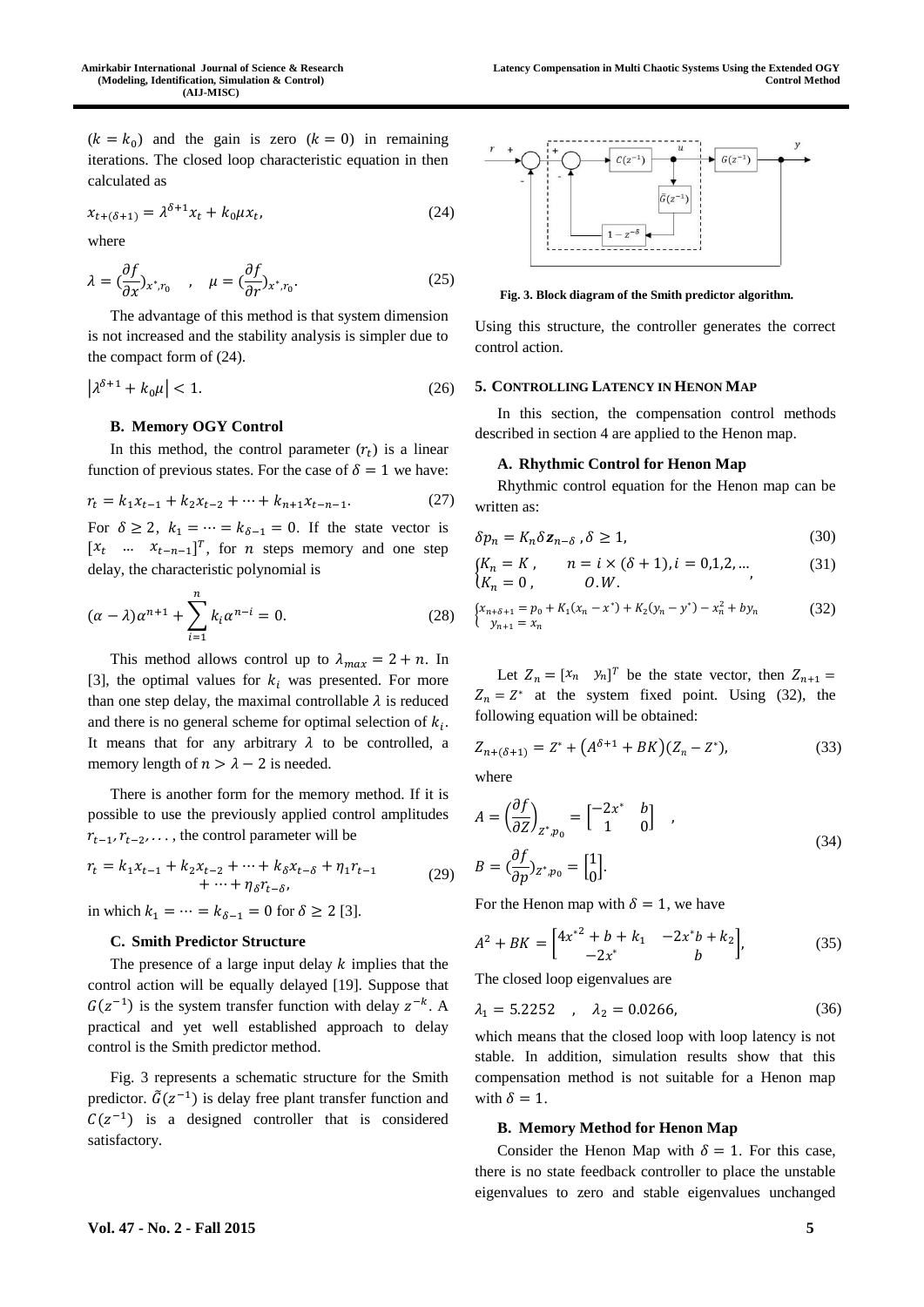(like the OGY strategy), hence an additional feedback term is used:

$$
p_n = k_1 x_{n-1} + k_2 y_{n-1} + k_3 p_{n-1}.
$$
 (37)

The closed loop linearized system with  $[x_n \ y_n \ y_{n-1} \ p_{n-1}]^T$  as the state vector, gives

$$
\lambda^4 + (2x^* - k_3)\lambda^3 + (-k_1 - 2x^*k_3 - b)\lambda^2 + (bk_3 - k_2)\lambda = 0.
$$
 (38)

In this case, there is a solution to have the closed loop eigenvalues as  $\lambda_1 = \lambda_2 = 0$  and  $\lambda_3 = \lambda_s$ , by the following design:

 $k_1 = -3.38498$ ,  $k_2 = 0.55194$ ,  $k_3 = 1.8398$ .

Simulation results of the states and control parameter are shown in Fig. 4.

For  $\delta = 2$ , there is no solution with the following control law:

$$
p_n = k_1 x_{n-2} + k_2 y_{n-2} + k_3 p_{n-1}.
$$
 (39)

But using additional terms of the previously applied control parameters as:

$$
p_n = k_1 x_{n-2} + k_2 y_{n-2} + k_3 p_{n-1} + k_4 p_{n-2},
$$
\n(40)

there is a controller with satisfactory performance. In this case, the characteristic polynomial of the closed loop system is

$$
\lambda^{6} + (2x^{*} - k_{3})\lambda^{5} + (-k_{4} - 2k_{3}x^{*} - b)\lambda^{4}
$$
  
+ 
$$
(bk_{3} - k_{1} - 2k_{4}x^{*})\lambda^{3}
$$
  
+ 
$$
(bk_{4} - k_{2}) = 0.
$$
 (41)

Using a controller with the following parameters

$$
k_1 = 6.2279, k_2 = -1.0155,k_3 = 1.8398, k_4 = -3.3850,
$$
\n(42)

the stable eigenvalues of the open loop system remain unchanged and the unstable ones will be zero in the closed loop system. Simulation results of the states and control parameter are shown in Fig. 5.



**Fig. 4.** Simulation of the Henon map with delay  $\delta = 1$  by the **memory method.**



**Fig. 5.** Simulation of the Henon map with delay  $\delta = 2$  by the **memory method.**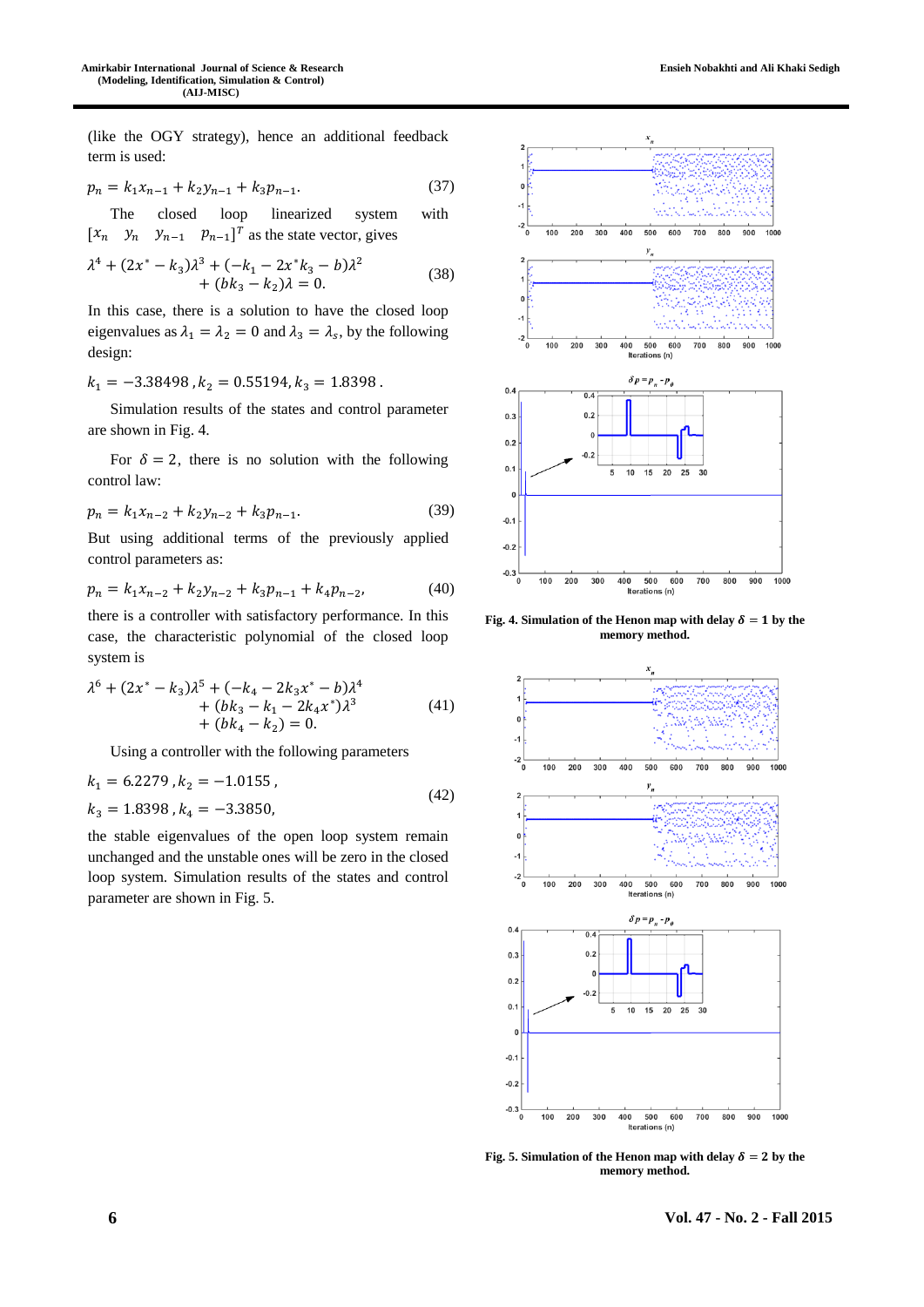#### **C. Smith Predictor for Henon Map**

Fig. 6 presents the block diagram form of the Henon Map with loop latency.



**Fig. 6. Block diagram form of the Henon map with delay.**

Closed loop instability is inevitable even with  $\delta = 1$ . The Smith predictor proposed to compensate the Henon system with latency is applied and simulation results indicate the success of this methodology. Fig. 7 demonstrates the system states and control parameter deviations for  $\delta = 2$ .

The results show that the Smith predictor compensates for the system's latency efficiently.

# **6. COMPENSATION IN MULTI CHATIC MAPS**

For coupled Henon and Ushiki maps, the system equations will be as:

$$
\begin{cases}\n x_{n+1} = p - x_n^2 + 0.3y_n \\
 y_{n+1} = x_n + \alpha z_n \\
 z_{n+1} = (a - z_n - 0.06w_n)z_n \\
 w_{n+1} = (2.5 - 0.4z_n - w_n)w_n + \beta x_n\n\end{cases}
$$
\n(43)

where  $x$ ,  $y$ ,  $z$  and  $w$  are the states,  $p$  and  $a$  are the control parameters, and  $\alpha$  and  $\beta$  are the state interaction parameters between the two chaotic map dynamics [17].

As was shown in [17], the basic OGY method is not suitable for complex chaotic maps with interconnections and so the extended OGY methodology must be used. Simulation results show that the latency time can easily destabilize the controlled coupled Henon and Ushiki maps using the extended OGY methodology.

For  $\delta = 1$ , the states diverge and therefore a compensation method is needed. Hence, the proposed methods of section 4 will be applied to the system described in (43).

# **A. Rhythmic Control in Coupled Multi Chaotic Maps**

For the linearized system described in (43) around the fixed point, with  $\alpha = \beta = 0.05$ ,



**Fig. 7. Smith predictor applied to the Henon map with latency =2.**

$$
A = \begin{bmatrix} -1.7142 & 0.3 & 0 & 0 \\ 1 & 0 & 0.05 & 0 \\ 0 & 0 & -1.9752 & -0.1785 \\ 0.0500 & 0 & -0.1654 & 0.4827 \end{bmatrix},
$$
  
\n
$$
B = \begin{bmatrix} 1 & 0 \\ 0 & 0 \\ 0 & 2.9752 \\ 0 & 0 \end{bmatrix},
$$
 (44)

 $K$ 

$$
= \begin{bmatrix} 1.2915 & -0.6919 & 0.1240 & -0.0189 \\ -0.0161 & -0.0124 & 0.8979 & 0.0606 \end{bmatrix}
$$

The control feedback law in this case is:

$$
\begin{bmatrix} \delta p_n \\ \delta a_n \end{bmatrix} = K_n \begin{bmatrix} \delta x_{n-\delta} \\ \delta y_{n-\delta} \\ \delta z_{n-\delta} \\ \delta w_{n-\delta} \end{bmatrix}, \delta \ge 1,
$$
 (45)

$$
\begin{aligned}\n\{K_n &= K, & n &= i \times (\delta + 1), i &= 0, 1, 2, \dots \\
\{K_n &= 0, & 0. W.\n\end{aligned}\n\tag{46}
$$

The eigenvalues of  $A^2 + BK$  are 4.9772, 6.6158, −0.1428, and 0.2448 and the closed loop system is unstable. It means that the Rhythmic methodology cannot solve the loop latency problem in this multi-chaotic case.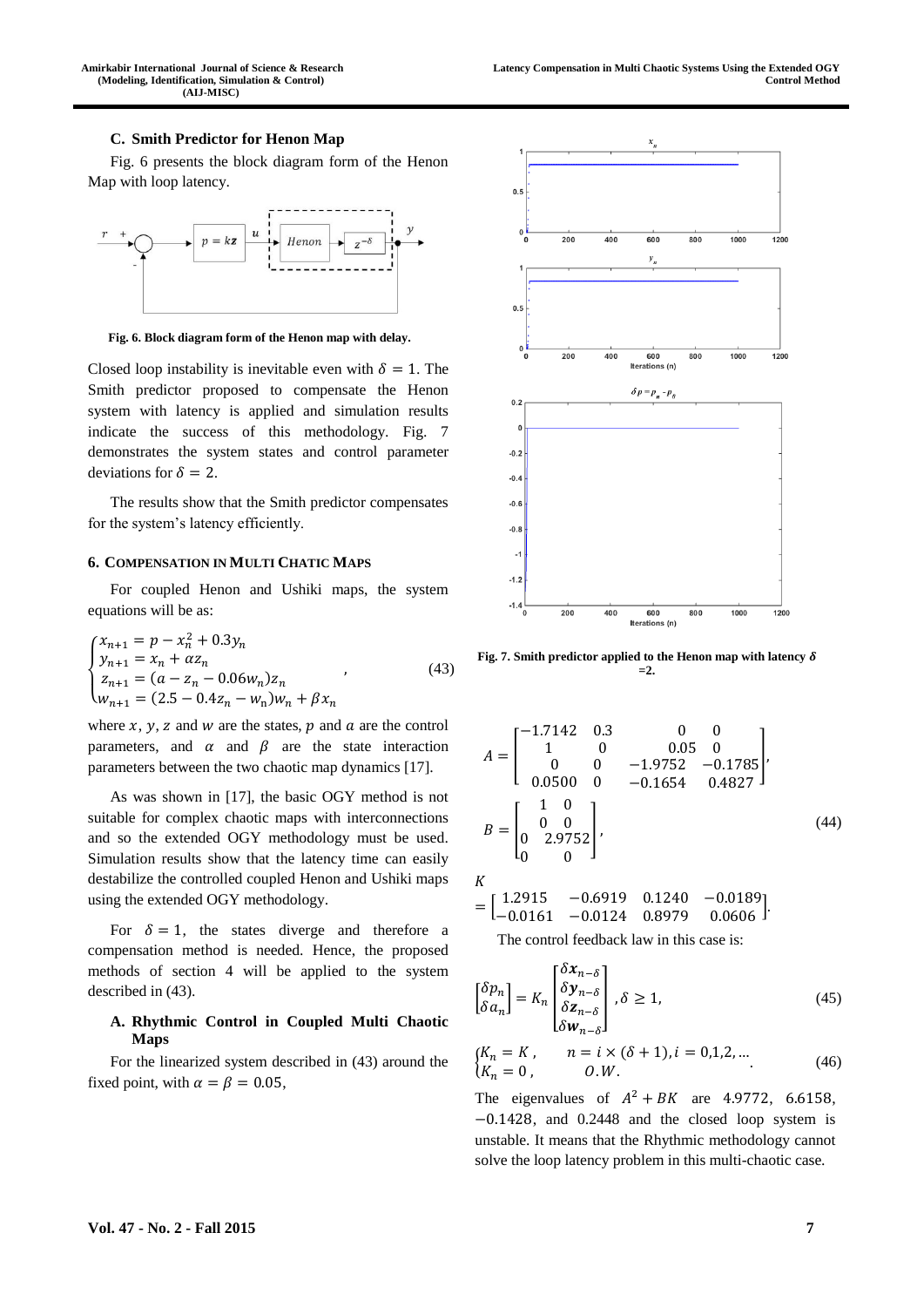# **B. Memory Method in Coupled Multi Chaotic Maps**

In this case, the control feedback law is

$$
\begin{bmatrix} \delta p_n \\ \delta a_n \end{bmatrix} = K_n \begin{bmatrix} \delta x_{n-\delta} \\ \delta y_{n-\delta} \\ \delta z_{n-\delta} \\ \delta w_{n-\delta} \end{bmatrix}, \delta \ge 1,
$$
 (47)

$$
\begin{bmatrix} p_n \\ a_n \end{bmatrix} = \begin{bmatrix} k_1 & k_2 & k_3 & k_4 \\ k_5 & k_6 & k_7 & k_8 \end{bmatrix} \begin{bmatrix} x_{n-1} \\ y_{n-1} \\ z_{n-1} \\ w_{n-1} \end{bmatrix} + \begin{bmatrix} q_1 & q_2 \\ q_3 & q_4 \end{bmatrix} \begin{bmatrix} p_{n-1} \\ a_{n-1} \end{bmatrix}.
$$
 (48)

If the state vector of the original system is defined as  $Z_n = \begin{bmatrix} x_n & y_n & z_n & w_n \end{bmatrix}^T$  and the input control parameter vector is  $P_n = [p_n \quad a_n]^T$ , then the state space vector for applying memory method for system described in (43) with latency time  $\delta = 1$  via memory method will be:

$$
\begin{bmatrix} Z_n \\ Z_{n-1} \\ P_{n-1} \end{bmatrix}
$$

This choice will form a system matrix with  $10 \times 10$ dimension which leads to difficulties in calculating a suitable state feedback to set all closed loop eigenvalues to zero (except the stable open loop ones which remain unchanged). As it is illustrated in this example, calculation burden is a limiting feature of this methodology.

# **C. Smith Predictor in Coupled Multi Chaotic Maps**

In this section, Smith predictor is used for complex multi-chaotic systems. In order to examine the effect of this compensator, Smith predictor is applied to the system described in (43) as presented in Fig. 8.



**Fig. 8. Block diagram for Smith predictor applied in multi chaotic system.**



**Ensieh Nobakhti and Ali Khaki Sedigh**

**Fig. 9. States and two control parameters of interconnected maps described in (43) using extended OGY method as the controller and Smith predictor as latency time compensator.**

 $x, y, z$  and w are the states,  $p$  and  $a$  are the control parameters, *n* is the current iteration, and  $\delta$  is the latency of the multi chaotic system.

Simulation results in Fig. 9 indicate that Smith predictor can be an appropriate compensator for latency in multi chaotic systems.

# **7. CONCLUSIONS**

In this paper, the problem of controlling chaotic systems in presence of loop latency was considered. The latency compensation methods were reviewed and they have been applied to both simple Henon map using OGY chaos control and a complex chaotic structure. For complex chaotic maps, the extended OGY control methodology must be used. The compensation methods analysed in this paper are Rhythmic control, Memory Method and Smith predictor. In Rhythmic control, the control signal was injected in every  $(\delta + 1)$ -fold rhythmically. It was a simple method, but the control was kept inactive for some time steps. The results show that Rhythmic control is not a suitable solution even for simple chaotic maps. In Memory method, previous applied control signals or states of the systems were involved in the control signal. Besides this method's advantages,